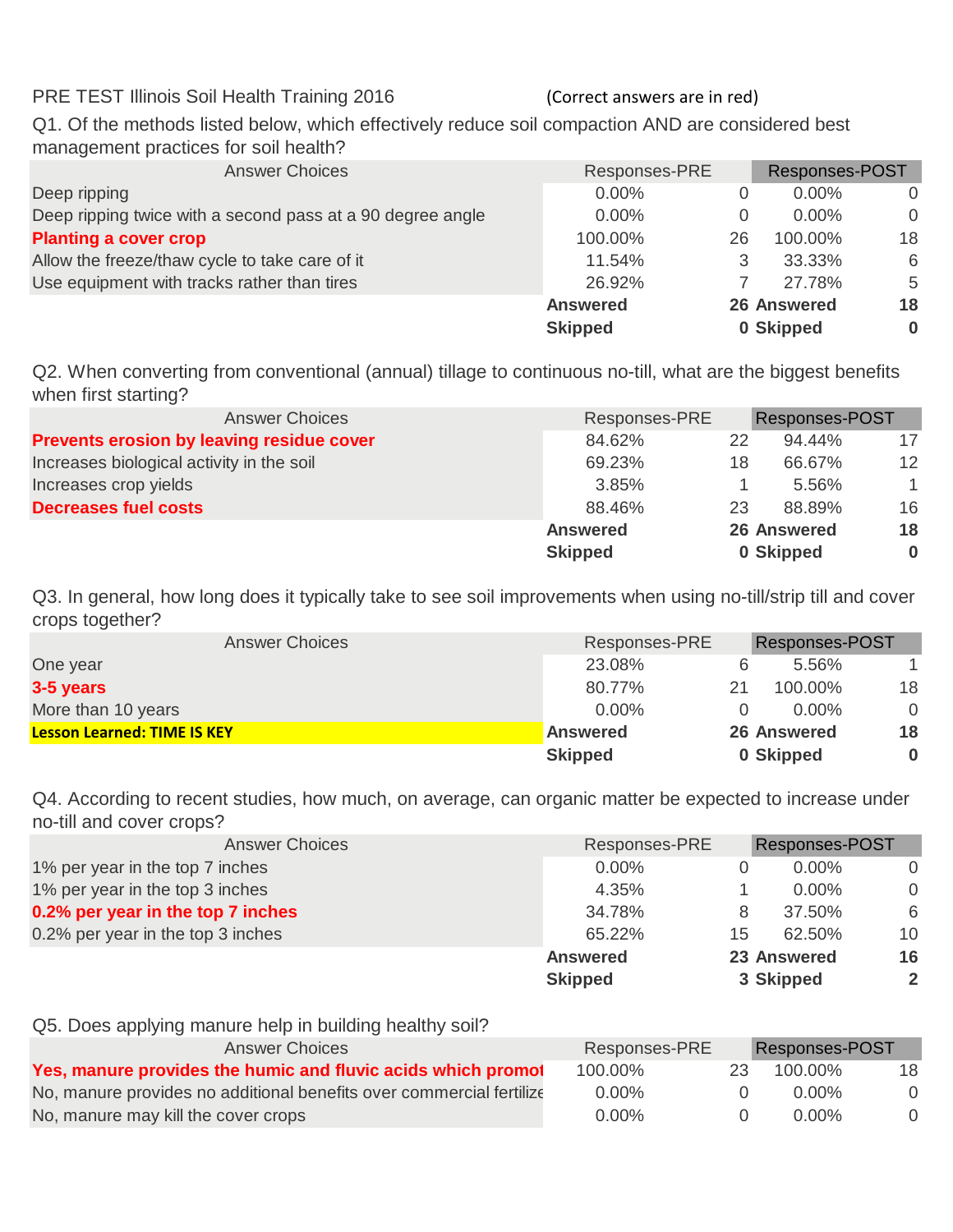| Yes, and the more the better! | 8.70%          | $11.11\%$          |    |
|-------------------------------|----------------|--------------------|----|
|                               | Answered       | <b>23 Answered</b> | 18 |
|                               | <b>Skipped</b> | 3 Skipped          |    |

Q6. Of the following tests, which measure(s) physical, chemical and biological properties of the soil?

| <b>Answer Choices</b>                                       | Responses-PRE   |    | <b>Responses-POST</b> |    |
|-------------------------------------------------------------|-----------------|----|-----------------------|----|
| <b>Cornell</b>                                              | 94.74%          | 18 | 64.71%                | 11 |
| Haney                                                       | 31.58%          | 6  | 76.47%                | 13 |
| Solvita                                                     | 26.32%          | 5  | 29.41%                | 5  |
| Earthfort                                                   | 5.26%           |    | 11.76%                | 2  |
| Learned: Less skipped, general knowledge on tests increased | <b>Answered</b> |    | <b>19 Answered</b>    | 17 |
|                                                             | <b>Skipped</b>  |    | <b>7 Skipped</b>      |    |

Q7. What is a good method to determine if soil compaction is an issue in a given field?

| <b>Answer Choices</b>                                   | Responses-PRE   |    | <b>Responses-POST</b> |          |
|---------------------------------------------------------|-----------------|----|-----------------------|----------|
| Using a soil penetrometer                               | 92.00%          | 23 | 88.89%                | 16       |
| Digging a soil pit                                      | 60.00%          | 15 | 83.33%                | 15       |
| Testing for compaction with a tile probe                | 36.00%          | 9  | 61.11%                | 11       |
| Inspecting root growth and soil structure with a shovel | 96.00%          | 24 | 83.33%                | 15       |
|                                                         | <b>Answered</b> |    | 25 Answered           | 18       |
|                                                         | <b>Skipped</b>  |    | 1 Skipped             | $\bf{0}$ |

Q8. One of the most familiar players in the soil food web, earthworms perform which of these important functions?

| <b>Answer Choices</b>                              | Responses-PRE   |    | <b>Responses-POST</b> |          |
|----------------------------------------------------|-----------------|----|-----------------------|----------|
| Blending together different components of the soil | 73.08%          | 19 | 83.33%                | 15       |
| Consume dead vegetation                            | 80.77%          | 21 | 83.33%                | 15       |
| Opening air pockets in the soil                    | 100.00%         | 26 | 100.00%               | 18       |
| <b>Increasing microbe populations</b>              | 26.92%          |    | 55.56%                | 10       |
| Provide critical pollinator links                  | $0.00\%$        | 0  | $0.00\%$              | $\Omega$ |
|                                                    | <b>Answered</b> |    | <b>26 Answered</b>    | 18       |
|                                                    | <b>Skipped</b>  |    | 0 Skipped             | $\bf{0}$ |

Q9. Protozoa are single-celled organisms that prey largely on bacteria. When protozoa consume soil bacteria:

| <b>Answer Choices</b>                             | Responses-PRE   |          | <b>Responses-POST</b> |                 |
|---------------------------------------------------|-----------------|----------|-----------------------|-----------------|
| The soil smells like spoiled milk                 | 4.76%           |          | 6.67%                 |                 |
| Protozoa grow a second cell                       | $0.00\%$        | $\Omega$ | 13.33%                | 2               |
| Key nutrient nitrogen is released                 | 80.95%          | 17       | 80.00%                | 12 <sup>2</sup> |
| <b>Bacteria populations dramatically decrease</b> | 23.81%          | 5        | 26.67%                | $\overline{4}$  |
|                                                   | <b>Answered</b> |          | 21 Answered           | 15              |
|                                                   | <b>Skipped</b>  |          | 5 Skipped             | $\mathbf{3}$    |
| Q10. Mycorrhizal fungi have hyphae which do what? |                 |          |                       |                 |
| <b>Answer Choices</b>                             | Responses-PRE   |          | <b>Responses-POST</b> |                 |
| <b>Nothing</b>                                    | $0.00\%$        |          | 0.00%                 | $\Omega$        |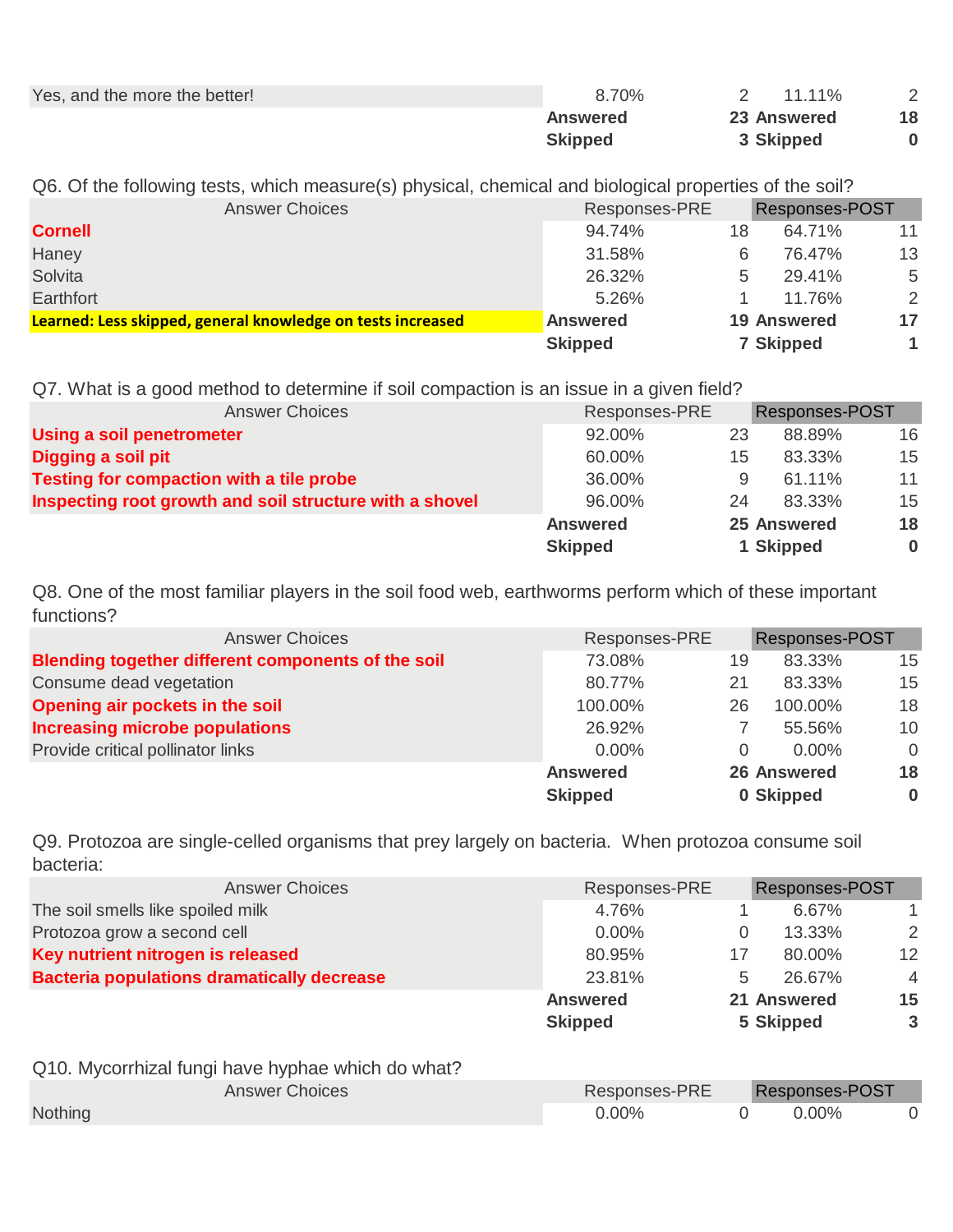|                                                                 | <b>Skipped</b>  |                | 2 Skipped          |              |
|-----------------------------------------------------------------|-----------------|----------------|--------------------|--------------|
| <b>Lesson: DISEASE RESISTANCE</b>                               | <b>Answered</b> |                | <b>24 Answered</b> | 17           |
| Aid in disease suppression                                      | 16.67%          | $\overline{4}$ | 52.94%             | -9           |
| Make more soil water available to the plant                     | 50.00%          | 12             | 76.47%             | 13           |
| Reduce nutrient uptake                                          | $0.00\%$        | $\Omega$       | $0.00\%$           | $\Omega$     |
| Improve corn stand-ability                                      | 8.33%           |                | 5.88%              | $\mathbf{1}$ |
| Transport nutrients to the plant that otherwise would not be av | 95.83%          | 23             | 100.00%            | 17           |

Q11. Legumes fix nitrogen from the air. When does maximum N fixation occur?

| <b>Answer Choices</b>                        | Responses-PRE   |          | <b>Responses-POST</b> |                         |
|----------------------------------------------|-----------------|----------|-----------------------|-------------------------|
| Pre-bud (just before the legume blooms)      | 60.87%          | 14       | 35.71%                | -5                      |
| 7-14 days after it is in full bloom          | 39.13%          | 9        | 64.29%                | 9                       |
| Immediately after burn down                  | $0.00\%$        | $\Omega$ | $0.00\%$              | $\Omega$                |
| When glyphosate is used to terminate legumes | $0.00\%$        | $\Omega$ | $0.00\%$              | $\Omega$                |
| Learned: MUST BLOOM                          | <b>Answered</b> |          | 23 Answered           | 14                      |
|                                              | <b>Skipped</b>  |          | 3 Skipped             | $\overline{\mathbf{4}}$ |

Q12. When is nitrogen that has been scavenged by a grass cover crop typically available to the following cash crop?

| <b>Answer Choices</b>                              | Responses-PRE   |          | <b>Responses-POST</b> |                |
|----------------------------------------------------|-----------------|----------|-----------------------|----------------|
| Immediately after burn down                        | $0.00\%$        |          | $0.00\%$              | $\Omega$       |
| About 2-3 weeks after burn down                    | 12.50%          | 3        | 5.56%                 |                |
| Not until residue is nearly completely broken down | 25.00%          | 6        | 22.22%                | $\overline{4}$ |
| Not until the following year                       | $0.00\%$        | $\Omega$ | 5.56%                 | 1.             |
| <b>Depends on the C:N ration</b>                   | 79.17%          | 19       | 83.33%                | 15             |
|                                                    | <b>Answered</b> |          | <b>24 Answered</b>    | 18             |
|                                                    | <b>Skipped</b>  |          | 2 Skipped             | $\bf{0}$       |

Q13. Which element is most important in improving soil function?

| <b>Answer Choices</b>         | Responses-PRE   |    | <b>Responses-POST</b> |                |
|-------------------------------|-----------------|----|-----------------------|----------------|
| Nitrogen                      | 4.35%           |    | $0.00\%$              | $\Omega$       |
| <b>Carbon</b>                 | 69.57%          | 16 | 77.78%                | 14             |
| Phosphorus                    | $0.00\%$        |    | $0.00\%$              | 0              |
| Oxygen                        | 39.13%          | 9  | 22.22%                | $\overline{4}$ |
| <b>Learned: CARBON IS KEY</b> | <b>Answered</b> |    | 23 Answered           | 18             |
|                               | <b>Skipped</b>  |    | 3 Skipped             | $\bf{0}$       |

Q14. Which of the following factors must be considered when planning for nutrient management on farms with very active soil biology?

| <b>Answer Choices</b>                                                  | Responses-PRE   |    | <b>Responses-POST</b> |          |
|------------------------------------------------------------------------|-----------------|----|-----------------------|----------|
| <b>Traditional NPK testing may show fertility deficiencies because</b> | 83.33%          | 20 | 61.11%                | 11       |
| C:N ratios at the time of planting                                     | 50.00%          |    | 50.00%                | 9        |
| The "4R's" no longer apply                                             | $0.00\%$        |    | $0.00\%$              | $\Omega$ |
| "Starter" or "pop up" fertilizer becomes more important with de        | 45.83%          |    | 66.67%                | 12       |
|                                                                        | <b>Answered</b> |    | <b>24 Answered</b>    | 18       |
|                                                                        | <b>Skipped</b>  |    | 2 Skipped             | $\bf{0}$ |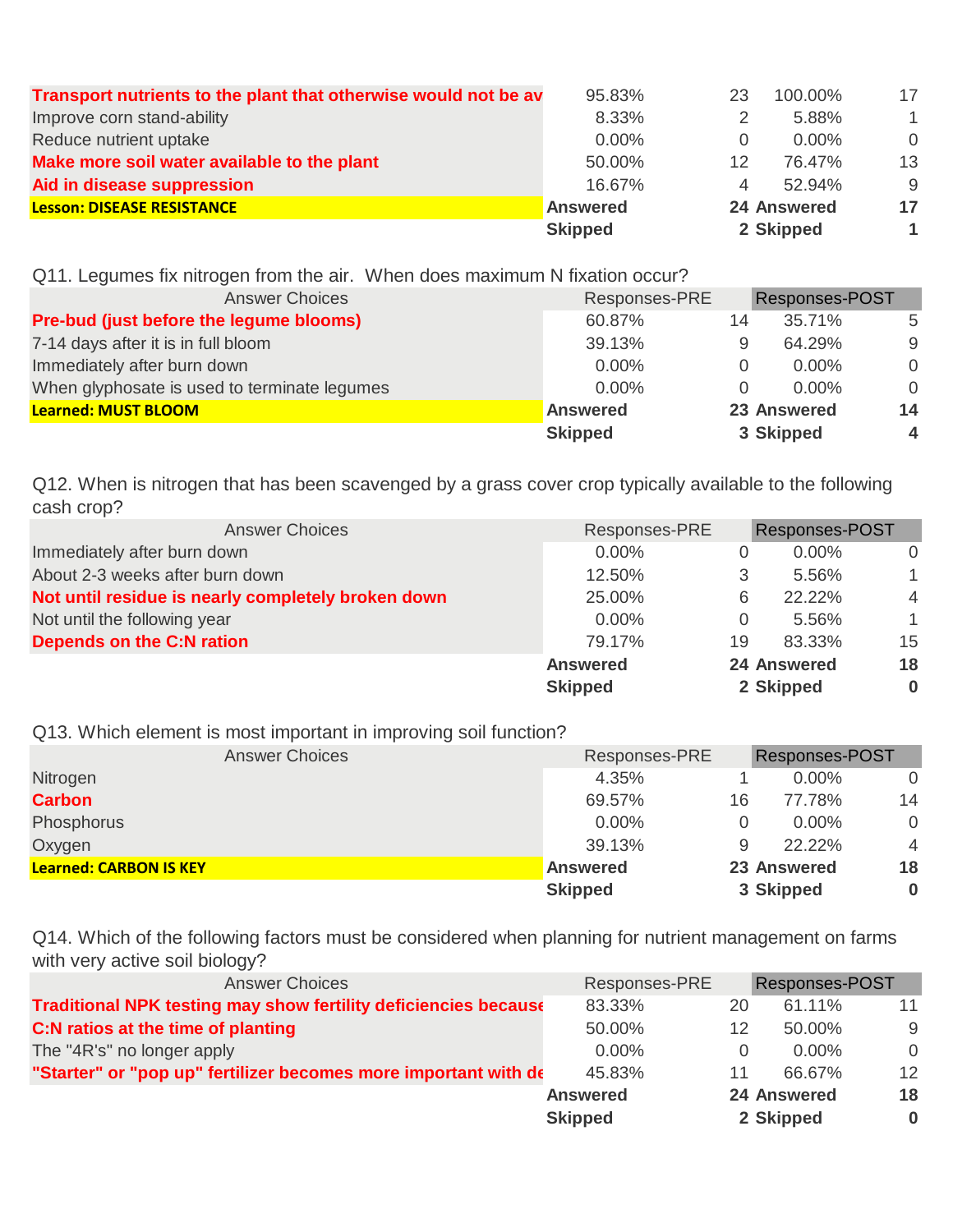| Q15. There are 17 "essential plant elements". Of the following 8, which are NOT derived from soil? |                 |    |                |                |
|----------------------------------------------------------------------------------------------------|-----------------|----|----------------|----------------|
| <b>Answer Choices</b>                                                                              | Responses-PRE   |    | Responses-POST |                |
| Potassium                                                                                          | $0.00\%$        | 0  | $0.00\%$       | 0              |
| <b>Carbon</b>                                                                                      | 36.36%          | 8  | 56.25%         | 9              |
| <b>Oxygen</b>                                                                                      | 86.36%          | 19 | 93.75%         | 15             |
| <b>Zinc</b>                                                                                        | $0.00\%$        | 0  | $0.00\%$       | $\overline{0}$ |
| Phosphorus                                                                                         | $0.00\%$        | 0  | $0.00\%$       | $\overline{0}$ |
| <b>Boron</b>                                                                                       | 4.55%           |    | $0.00\%$       | $\overline{0}$ |
| <b>Hydrogen</b>                                                                                    | 81.82%          | 18 | 81.25%         | 13             |
| Sulfur                                                                                             | 4.55%           |    | $0.00\%$       | $\overline{0}$ |
|                                                                                                    | <b>Answered</b> |    | 22 Answered    | 16             |
|                                                                                                    | <b>Skipped</b>  |    | 4 Skipped      | $\mathbf{2}$   |

Q16. When is an appropriate time to plant warm season cover crops?

| <b>Answer Choices</b>                       | Responses-PRE   |    | <b>Responses-POST</b> |              |
|---------------------------------------------|-----------------|----|-----------------------|--------------|
| Immediately after soybean harvest           | 37.50%          | 9  | 11.11%                | 2            |
| Within 3-4 weeks after wheat harvest        | 70.83%          | 17 | 88.89%                | 16           |
| Interseeded when corn is at V5 growth stage | 29.17%          |    | 44.44%                | -8           |
| Immediately after corn harvest              | 16.67%          | 4  | 5.56%                 | $\mathbf{1}$ |
| On prevent plant acres                      | 75.00%          | 18 | 61.11%                | 11           |
|                                             | <b>Answered</b> |    | <b>24 Answered</b>    | 18           |
|                                             | <b>Skipped</b>  |    | 2 Skipped             | $\bf{0}$     |

Q17. When seeding cover crops prior to corn harvest, how do you know the best time to do the seeding?

| <b>Answer Choices</b>                                          | Responses-PRE   |    | <b>Responses-POST</b> |                |
|----------------------------------------------------------------|-----------------|----|-----------------------|----------------|
| Not recommended because too much cover crop seed gets caught   | $0.00\%$        |    | $0.00\%$              | $\Omega$       |
| When there is about 75% of sunlight hitting the ground at noon | 19.23%          | 5  | 23.53%                | $\overline{4}$ |
| When there is about 50% of sunlight hitting the ground at noon | 65.38%          | 17 | 70.59%                | 12             |
| About 6 weeks prior to expected harvest of corn, while crops a | 23.08%          | 6  | 17.65%                | -3             |
|                                                                | <b>Answered</b> |    | <b>26 Answered</b>    | 17             |
|                                                                | <b>Skipped</b>  |    | 0 Skipped             | 1              |

Q18. Which of the following are best management practices for annual ryegrass termination prior to planting the cash crop?

| <b>Answer Choices</b>                                           | Responses-PRE   |    | <b>Responses-POST</b> |                |
|-----------------------------------------------------------------|-----------------|----|-----------------------|----------------|
| Burndown should not occur until all plants are actively growing | 86.96%          | 20 | 94.44%                | 17             |
| Herbicide must be applied before 4-5 hours before the sun sets  | 86.96%          | 20 | 72.22%                | 13             |
| Residual herbicides may interfere with glyphosate translocatio  | 52.17%          | 12 | 50.00%                | -9             |
| Water should be reduced to 8-12 gallons/acre                    | 26.09%          | 6  | 27.78%                | 5              |
| pH should be neutral                                            | 17.39%          | 4  | $22.22\%$             | $\overline{4}$ |
|                                                                 | <b>Answered</b> |    | 23 Answered           | 18             |
|                                                                 | <b>Skipped</b>  |    | 3 Skipped             | $\bf{0}$       |

Q19. Which of the following is true about certified seed?

Answer Choices **Responses-PRE** Responses-POST Responses-PRE